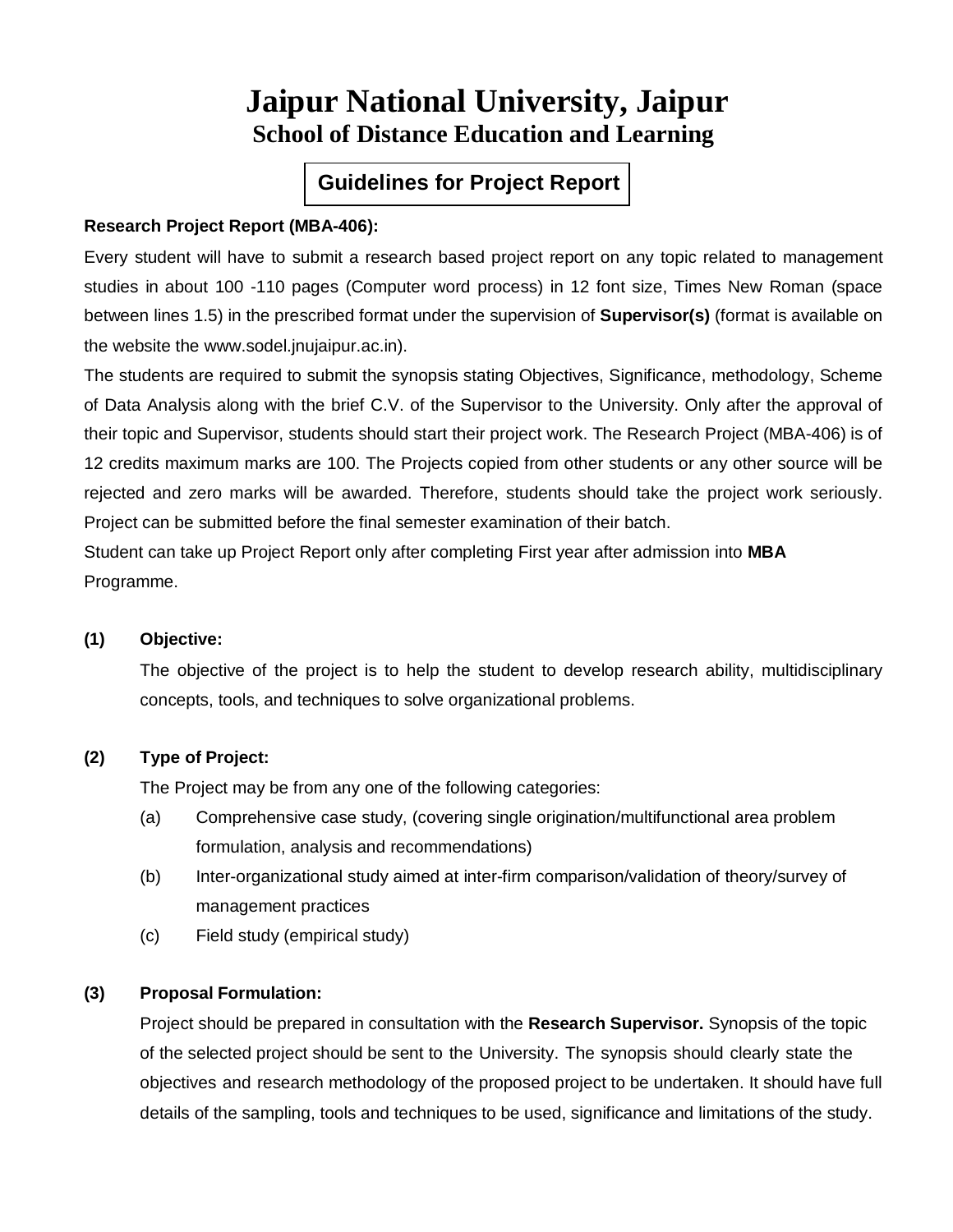#### **(4) Eligible Project Guide:**

- (a) Academic faculty of Management Programme having more than 3 years experience
- (b) Faculty at the headquarters (Department of Management Studies)
- (c) "Professionals" holding master's degree in Management or allied discipline and having a minimum of 5 years of experience in the relevant area. In exceptional case, Students are advised to send the Bio-data of the proposed guide along with the synopsis to the University. In case the proposed guide is not acceptable to the University, the student shall be advised to change the guide before the proposal is considered for approval. In case of academic faculty the specialization should be clearly mentioned. At any given point of time a supervisor cannot guide more than five students.

#### **(5) Project Proposal Submission and Approval:**

After finalizing the topic and the selection of the supervisor the student should submit the Project report to the University.

#### **(6) Communication of Approval:**

A written communication regarding the approval of the project will be sent to the University. In case any change is suggested, the students will have to incorporate those changes.

#### **(7) Project Report Formulation:**

- (a) The report should be typed in 12 font Times New Roman in 1.5 space in about 100 to 110 pages (excluding appendices and exhibits)
- (b) Each project report must adequately explain the research methodology adopted and the directions for future research.
- (c) The Project Report should also contain the following:
	- (i) Original copy of the approval as per the given Proforma
	- (ii) Certificate of Originality
	- (iii) Certificate of the Supervisor

#### **(8) Submission of the Project Report:**

Two typed copies of the project report are to be submitted at University. In absence of the project marks, the final year result will not be declared by the university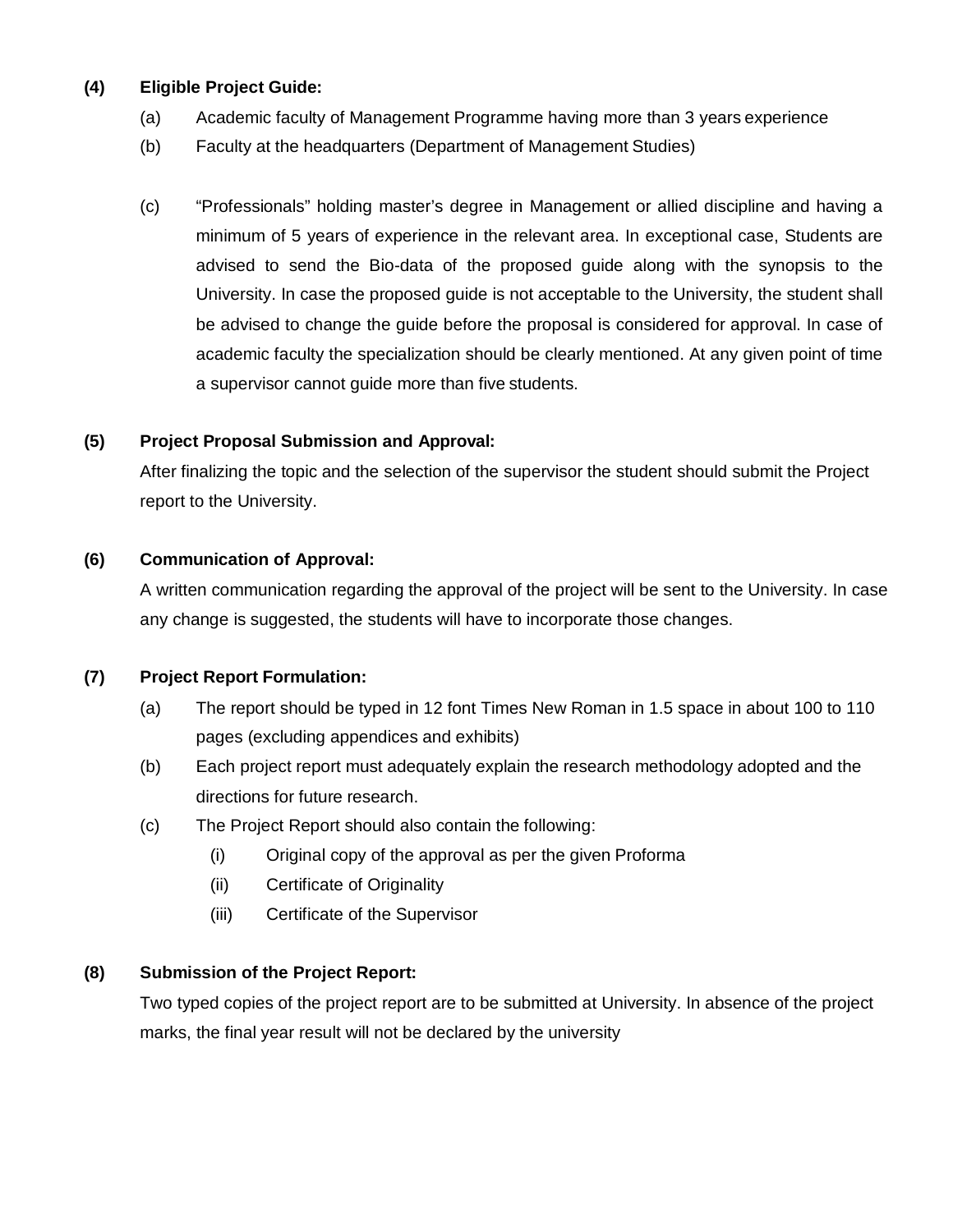#### **(9) List to Topics:**

An illustrative list of topics is enclosed to give only an idea as to what kind to topics could be selected for project work. It is advisable that the students select their topics in the respective area of specialization.

**(10) Project Evaluation:**

By an examiner approved by the University

**(11) Viva Voce:**

There will be no Viva Voce Examination

#### **(12) Enquiries:**

Enquiries regarding the project proposals should be addressed to the University.

#### **Some Important notes while preparing the project proposal:-**

- **Send only one copy of the Project Proposal at the University.**
- "MBA-406" should be written prominently on the envelope and should be addressed to the **University**
- Ensure the inclusion of the following items while submitting the proposal for Approval:
	- (a) Proforma for Approval of Project Proposal duly filled-in and signed by the student.
	- (b) Bio-data of the supervisor with his/her signature
	- (c) Synopsis of the Project Proposal
- The synopsis of Project Proposal should include the rationale behind the study, objectives of the study and research methodology to be used for carrying out the study.
- The Project Report should be submitted in A-4 size (29 x 20 cm) typed in 1.5 space in a hardbound volume.
- **Before binding the Project Report, the student should ensure that it contains the approved** Project Proposal Proforma, Supervisor's Certificate and an Originality Certificate duly signed along with the seal of the Supervisor and Date.
- If any Project Report is received in the absence of the above should be rejected or returned to the student for compliance.
- Kindly mention on the top of the envelope the name, enrollment number specialization and MBA-PROJECT REPORT. This will facilitate sorting out Project Report received.
- Student should keep a copy of the Project Report with him/her. The project will not be returned to the student. It will be kept in the University Library.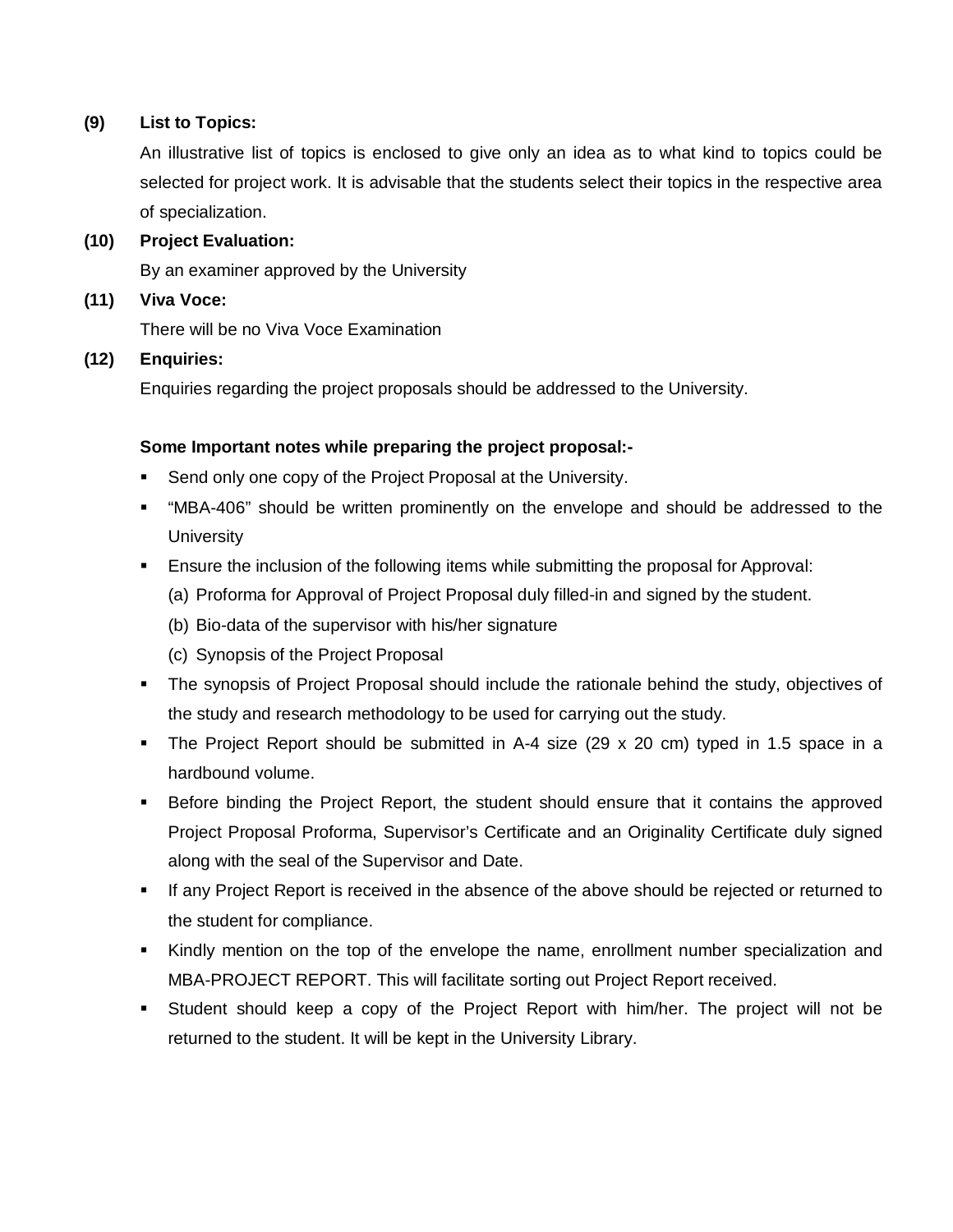#### **Illustrative List of Topics ( Do not select from this list):**

- 1) Design and Development of Financial Accounting System
- 2) Assessing Market Opportunity for Introducing " -----------" to the Indian Market
- 3) Marketing Co-operatives
- 4) Pricing Services at Airports in India: Issues and Practices
- 5) A Study of Dividend Practices
- 6) Management of change in an Institution
- 7) Management control system- a case study of --------.
- 8) Performance of Public Enterprises with Special Reference---------
- 9) Consumption Behavior and Consumption Patterns of Employees of ------------
- 10) Buyer behavior tablet market
- 11) Performance Evaluation & Practices in a professionally managed Enterprise & a Family Run Enterprise
- 12) A study of Training Effectiveness in Maharashtra Zone of -------------Bank
- 13) A study of purchase behavior of Credit Cards users in Indian Scenario
- 14) Impact of Marketing Strategies on Detergent Consumption in a colony of Jaipur
- 15) Personnel Policy for Scientific and Technical manpower in India
- 16) Management Control of Projects in Construction Industry
- 17) Consumer Survey for Cadbury's Drinking Chocolate (CDS)
- 18) Labor Welfare and Social Security measures with special reference to "M/s JCT Ltd"
- 19) Organization of Trade unions in---------------- industry
- 20) Design of Personnel Information System for Indian Air Force
- 21) A Case Study of ---------------------------- Corporation
- 22) Market Analysis of -----------------
- 23) A Critical study of Performance Appraisal in the Department of ---------------------------------
- 24) Consumer Behavior and Life Style Marketing with Purchase Process and Post-Purchase Behavior
- 25) Management Information System in---------------- Industry
- 26) Effectiveness of Financial and Non-financial Incentives as Motivators for Sales personnel
- 27) Impact of Management Development Programme on Executive Performance in Infosys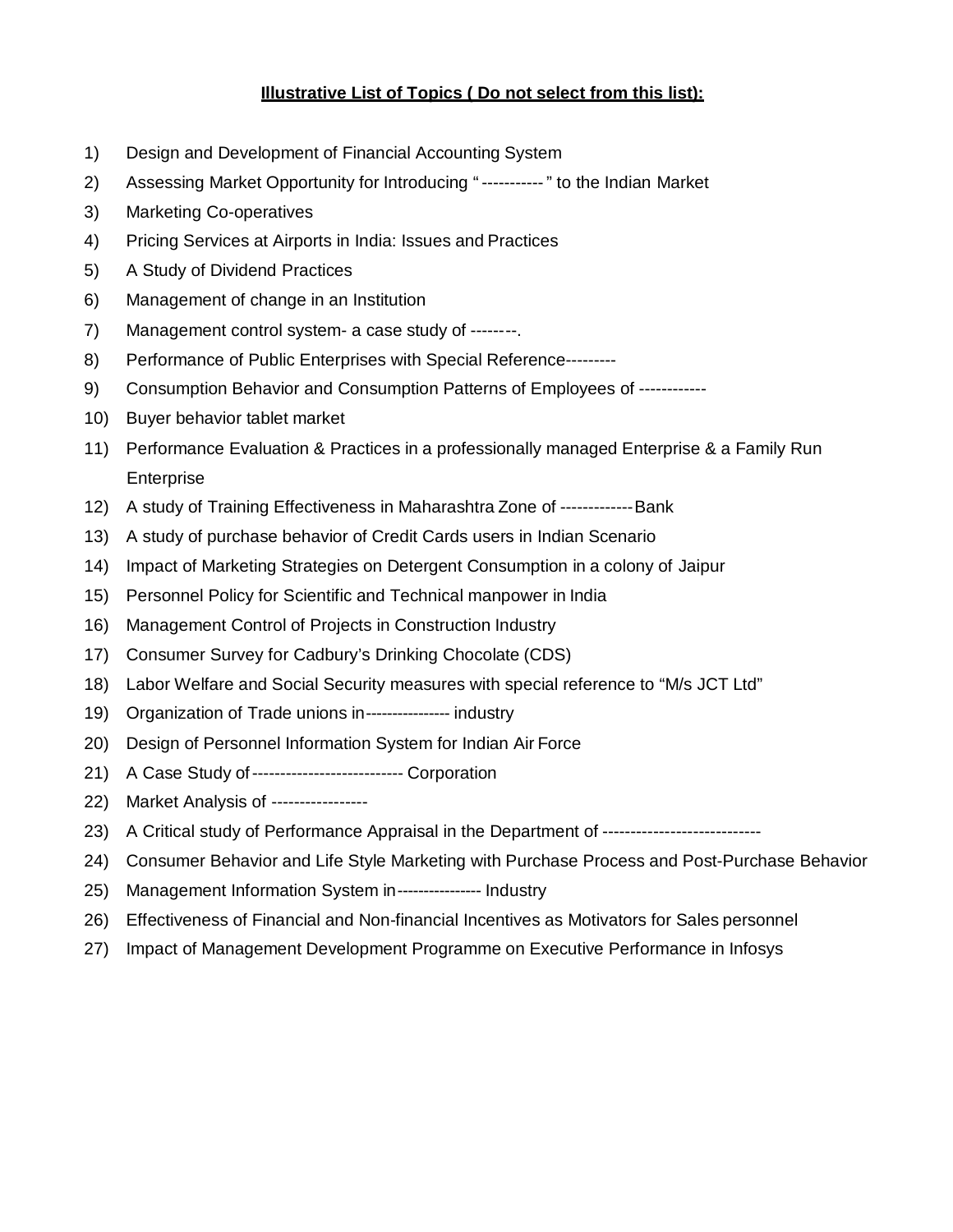## **JAIPUR NATIONAL UNIVERSITY School of Distance Education and Learning**

**JAGATPURA, JAIPUR - 302017**

#### **PROFORMA FOR APPROVAL OF PROJECT PROPOSAL (MBA-406)**

| Roll / No.                                                                                                                         |                                                                                                                      | Enrollment No.                                                    |     |           |
|------------------------------------------------------------------------------------------------------------------------------------|----------------------------------------------------------------------------------------------------------------------|-------------------------------------------------------------------|-----|-----------|
|                                                                                                                                    | Name and Address of the Student:                                                                                     |                                                                   |     |           |
|                                                                                                                                    |                                                                                                                      | المحصومين المرجوح مساجين حماجتهم بالمناسب ويعاجزها مساجين حمايتهم |     |           |
| <u> 1989 - Jan Samuel Barbara, margaret eta idazlea (h. 1989).</u><br>Specialization Area: HR / FM / OM / MM / any other (Specify) |                                                                                                                      |                                                                   |     |           |
| Name and official Address of the Supervisor                                                                                        |                                                                                                                      |                                                                   |     |           |
|                                                                                                                                    |                                                                                                                      |                                                                   |     |           |
|                                                                                                                                    | <u> 1989 - Andrea Santa Andrea Santa Andrea Santa Andrea Santa Andrea Santa Andrea Santa Andrea Santa Andrea San</u> |                                                                   |     |           |
|                                                                                                                                    | Is the supervisor and Academic Faculty of Management?                                                                |                                                                   | Yes | $\rm{No}$ |
|                                                                                                                                    | If Yes, Name of College/ Institute/ University/                                                                      |                                                                   |     |           |
|                                                                                                                                    |                                                                                                                      |                                                                   |     |           |

Signature of Student with date Signature of Supervisor with date

#### **For Office use only**

Project Topic and Synopsis Approved / Not Approved / suggestions for reformulating of the Synopsis.

Signature of Head with date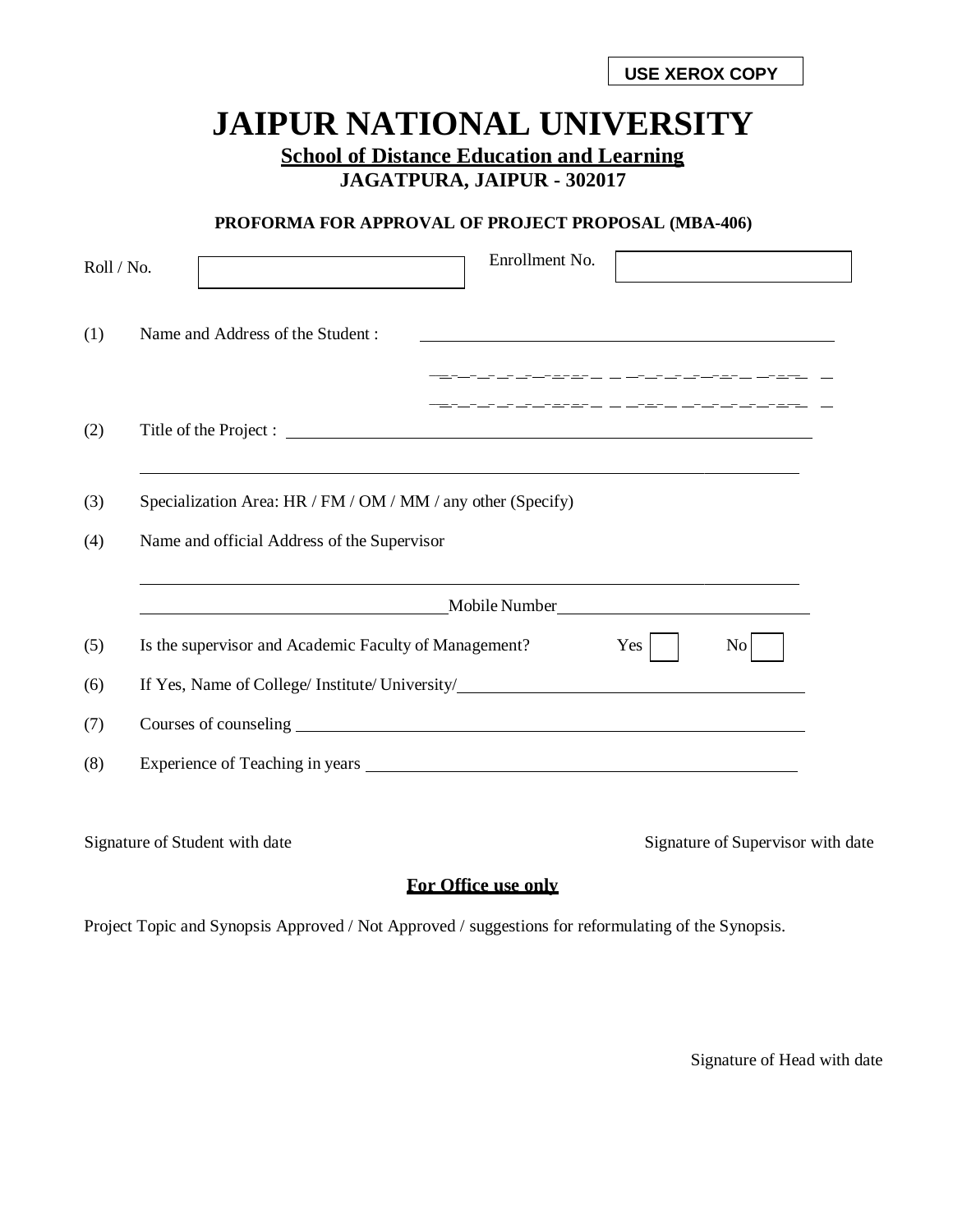## **CERTIFICATE OF ORIGINALITY**

This is to certify that the project report entitled

submitted to **Jaipur National University, Jaipur** in partial fulfillment of the requirement for the award of the degree of **MASTER OF BUSINESS ADMINISTRATION (MBA)**, is an authentic and original work carried out by Mr. / Ms. \_\_\_\_\_\_\_\_\_\_\_\_\_\_\_\_\_\_\_\_\_\_\_\_\_\_ with enrolment no. **EXECUTE:** under my supervision and guidance.

The matter embodied in this project is genuine work done by the student and has not been submitted whether to this University or to any other University / Institute for the fulfillment of the requirements of any course of study.

\_ \_

\_ \_

\_ \_

\_ \_

 $\overline{a}$ 

Signature of the Student: Signature of the Guide Signature of the Guide Signature of the Guide

…………………………. ………………………….

Date: ………………….. Date: ………………….

Name and Address Name, Designation and Name, Designation and of the Student:  $\blacksquare$  Address of the Guide:

Enrolment No.: \_\_\_\_\_\_\_\_\_\_\_\_\_\_\_